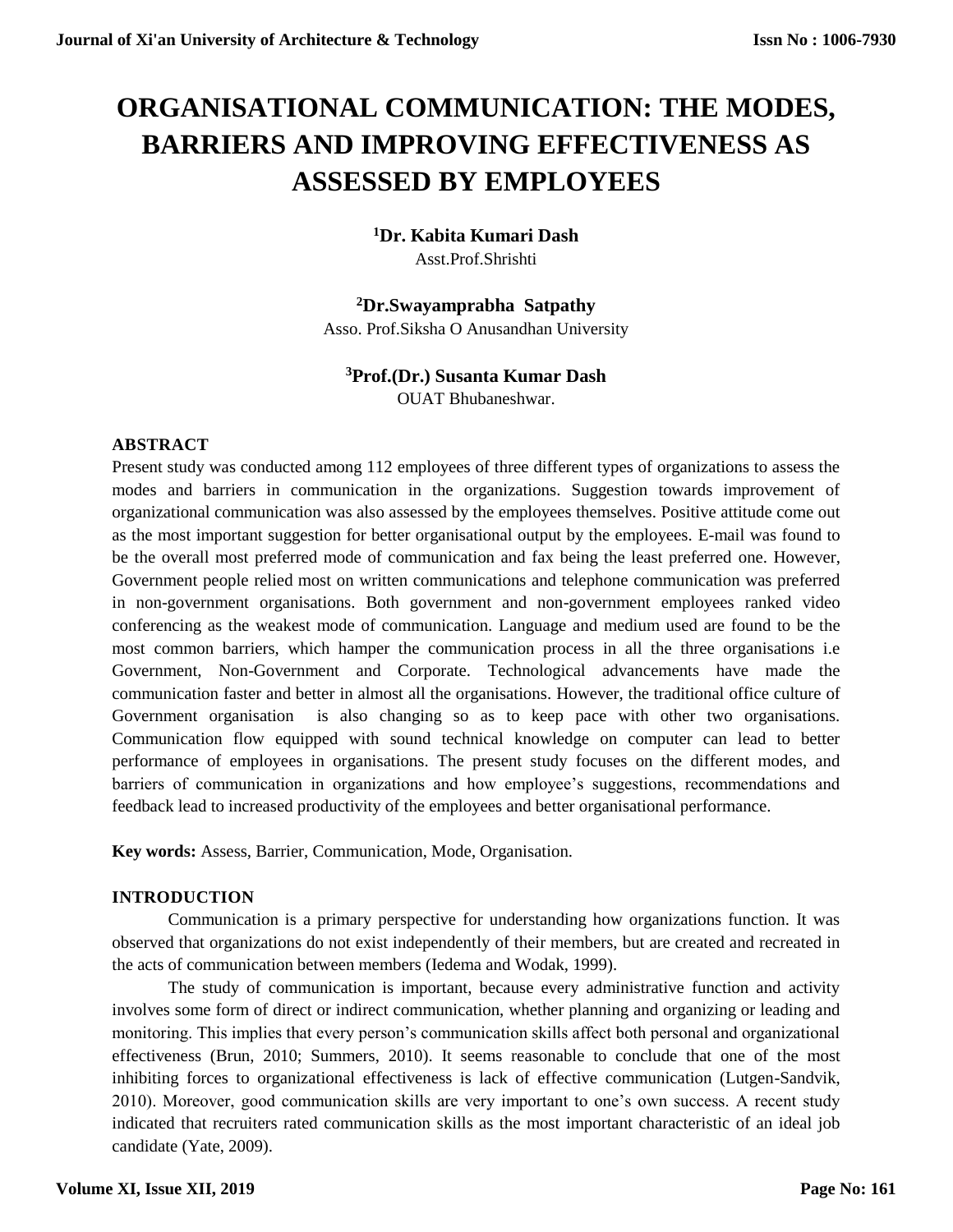Communication can be defined as the process of transmitting information and common understanding from one person to another (Keyton, 2011). The word communication is derived from the Latin word, *communis,* which means *common*. The definition underscores the fact that unless a common understanding results from the exchange of information, there is no communication. The elements in the communication process determine the quality of communication. A problem in any one of these elements can reduce communication effectiveness (Keyton, 2011). Carrying out of any job or implementation of any programme with targeted end result rests on common understanding by the planner and executer.

Communication is the process of transmitting information and common understanding from one person to another. Effective communication is a two-way process that requires effort and skill by both sender and receiver. The elements of the communication process are the sender, encoding the message, transmitting the message through a medium, receiving the message, decoding the message and feedback. A number of barriers retard effective communication in the organisation. The factors associated with this should be eliminated to improve the effectiveness of communications. The employees working under particular set up can assess the intensity of such factors and prioritize those.

Keeping the above facts in backdrop, the present study is aimed at ranking of modes of communication and barriers in communication in the organization by employees themselves and prioritizing suggestions towards improvement of organizational communication.

#### **MATERIALS AND METHOD**

The present study was conducted at Bhubaneswar, the capital city of Odisha. Data on 112 employees of three different types of organizations, taken at random were included in the present study.

Modes and barriers in communication were identified in consultation with the experts and by observations in all organizations. The respondents were asked to rank the modes and barriers proposed to them through the questionnaire. Garrett's Ranking Technique was adopted to rank the modes and barriers of communication in this study. Suggestions of employees on improvement in communication were also studied through this method. The prime advantage of this technique over simple frequency distribution is that the preferences are arranged based on their intensity from the point of view of respondents. Hence, the same number of respondents on two or more preferences may have been given different rank. Garrett's formula for converting ranks into percent is:

Percent position =  $100 * (Rij -0.5)/Nj$ 

Where,  $\text{Rij} = \text{rank}$  given for  $i^{\text{th}}$  factor by  $j^{\text{th}}$  individual;

 $Nj$  = number of factors ranked by  $j<sup>th</sup>$  individual.

The percent position of each rank was converted into scores referring to the table given by Garrett and Woodworth (1969). For each factors, the scores of individual respondents were added together and divided by the total number of the respondents for whom scores were added. These mean scores for all the modes were arranged in descending order; the modes of communication were accordingly ranked.

The respondents were asked to rank the seven modes of communication identified for the purpose of this studies as 1, 2, 3, 4 ...........7 in order to know their preference in the organisation. The calculated percentage position for the rank 1, 2, 3,.....7 and their correspondent Garrett table are shown in Table 1. For individual modes of communication, the total score was calculated by multiplying the number of respondents ranking that factor as 1, 2, 3,,,,,,7 and then the mean score of the individual mode was calculated by dividing the total number of respondents and further ranked with regard to the mean score. The same table values were taken for barriers in communication; however, adopting similar procedure, Table 2 was taken for obtaining Garrett table value towards suggestions for improvement in communication.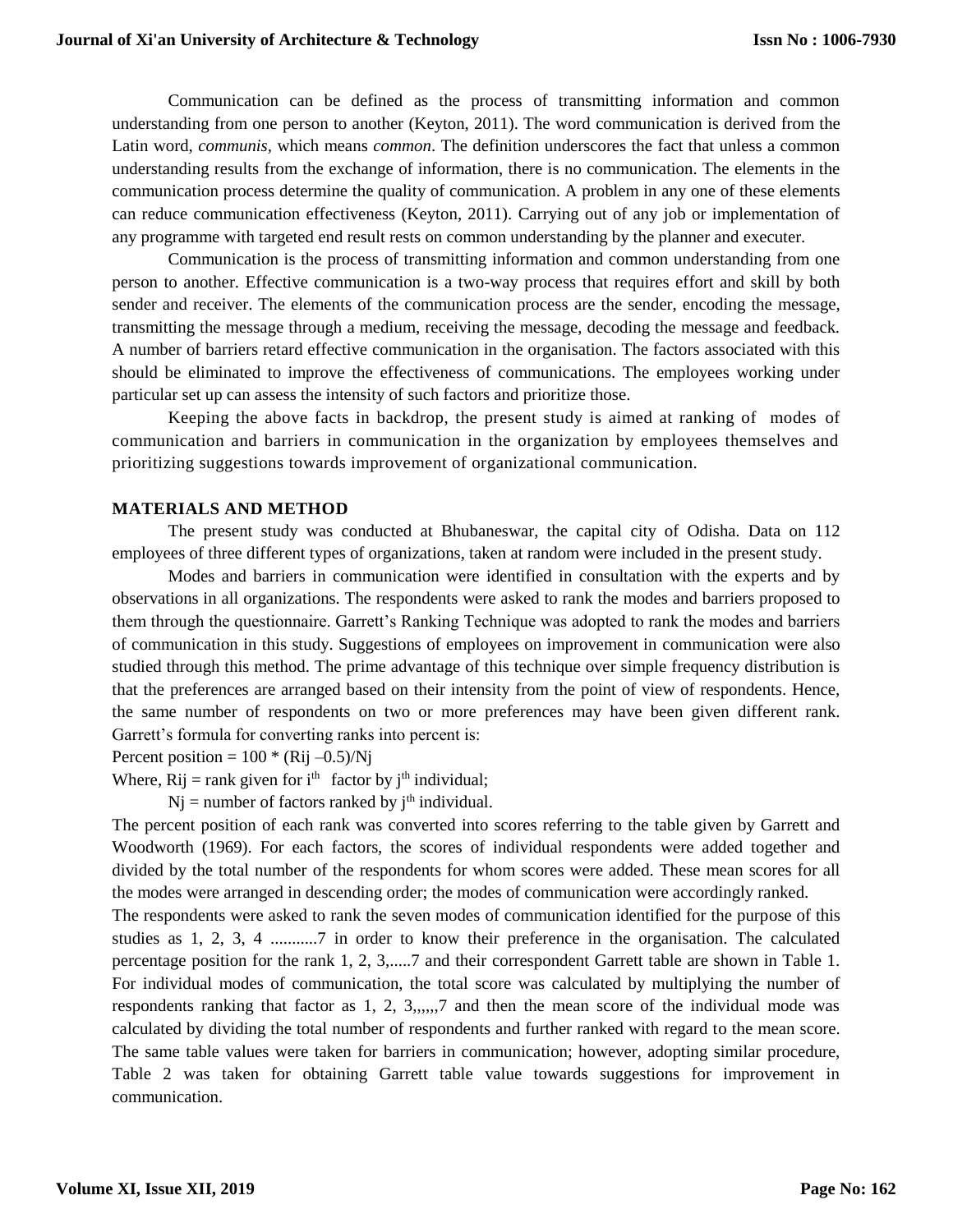| Rank | <b>Percent Position</b> | <b>Garrett Table</b> |                |
|------|-------------------------|----------------------|----------------|
|      | $100(1-0.5)/7$          | 7.14                 | 78             |
| 2    | $100(2-0.5)/7$          | 21.43                | 66             |
| 3    | $100(3-0.5)/7$          | 35.71                | 57             |
|      | $100(4-0.5)/7$          | 50.00                | 50             |
|      | $100(5-0.5)/7$          | 64.29                | 42             |
| 6    | $100(6-0.5)/7$          | 78.57                | 34             |
|      | $100(7-0.5)/7$          | 92.86                | 2 <sub>1</sub> |

Table 1. Percentage positions on mode and barriers in communication and their corresponding Garetts Table values

Table 2. Percentage positions on employees' suggestions towards better organizational communicationand their corresponding Garetts Table values

| Rank | <b>Percent Position</b> | <b>Garrett Table</b> |              |  |  |  |
|------|-------------------------|----------------------|--------------|--|--|--|
|      | $100(1-0.5)/4$          | 12.5                 | 72           |  |  |  |
|      | $100(2-0.5)/4$          | 37.5                 | $56^{\circ}$ |  |  |  |
|      | $100(3-0.5)/4$          | 62.5                 |              |  |  |  |
|      | $100(4-0.5)/4$          | 87 5                 |              |  |  |  |

#### **RESULTS AND DISCUSSION**

#### **Modes of communication**

Results obtained in Table 3 reveals that, e-mail was found to be the overall most preferred mode of communication and fax was the least one, taking all the organisations into account. Other modes of communication were placed in between these two. Almost similar trends of preference was recorded in corporate sectors; however, written circular was found to be the most preferred communication method in government organisations and telephone communication was preferred in non-government organisations. Both government and non-government employees ranked video conferencing as the weakest mode of communication, followed by fax and individual feedback. This is in accordance with the finding of Weihrich and Koontz; 1994 who stated that the function of communication in the organisation is to connect the employees of that organization through different modes in order to reach mutual goals.Hence, these modes of communication in the organisation are important because of the company's goal setting agenda, practical achievable plans, proper human resources management, monitoring progress, performance appraisal of employees, proper communication climate, and the control over realization. Graphical representation of ranking of different modes of communication in different organizations is made in Fig. 1. The trend in preference of mode of communication indicated that, infrastructure must have played a vital role in deciding the preference of organisational communication. Corporates must have the computer and internet facilities with almost all the employees, resulting in quick and effective communication among employees. The facilities in government might have been poor and the system must have been dependant on written circulars to ensure effective communication. NGOs, mostly involved in project implementation with field or society as the area of operation, might have been relying the telephonic calls and messages towards carrying out the policy and planning decisions with high level of trust among employees.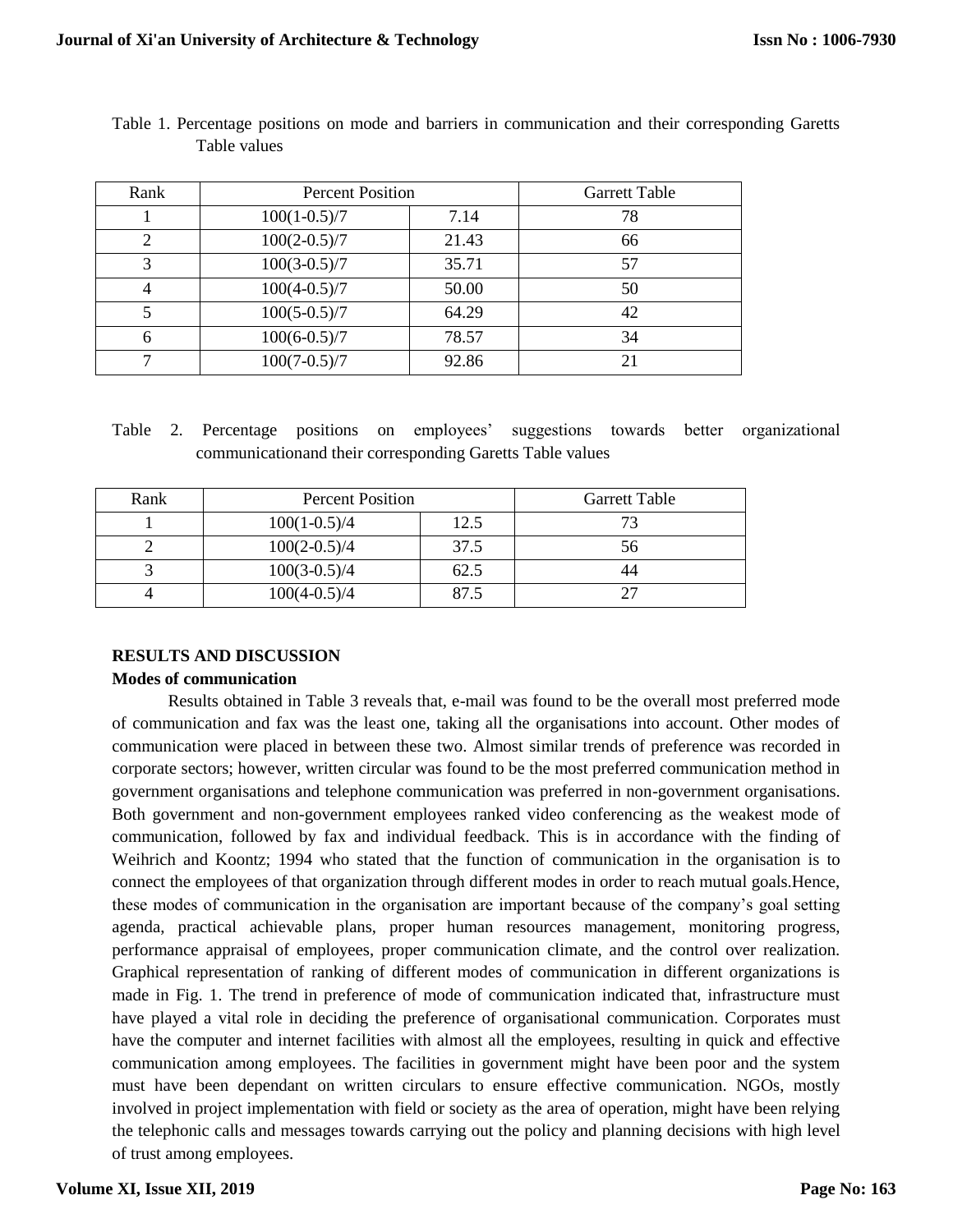#### **Barriers of communication**

Language was found to be overall most important barrier in communication as per the results depicted in Table 4. In contrary, psychological preconceived notion was found to be the last and weakest barrier, taking all the organisations into account. Other barriers of communication were placed in between these two. Similar most and least barriers of communication was recorded in government sectors. However, intermediate barriers were little different in this sector. NGO employees ranked language as the major constraint, but social power as the least constraint as barrier in communication. Counterparts in corporate preferred medium used as the most important constraint and psychological preconceived notion as the weakest barrier in this regard. Emotions, dialect and jargon, medium used and complexity of the message were ranked as intermediate or moderate barriers in organisational communication by all the employees with little difference in ranking. Critical analysis of present study clearly revealed that, language and medium used are the two most powerful barriers, which govern the barrier in communication. This is in accordance with the finding of Beal and Torquato (2004) who revealed various levels of basic psychological phenomena such as human emotion, perception, attention/memory, thinking and language, motivation, learning that involve communication and stressed that these phenomena need to be understood first to have better understanding on communication in organizations. Further to add on Lunenberg (2010) also opined that the barriers which retard effective communication can be checked through active listening skills.Graphical representation of ranking of barriers in communication for different organizations is made in Fig. 2.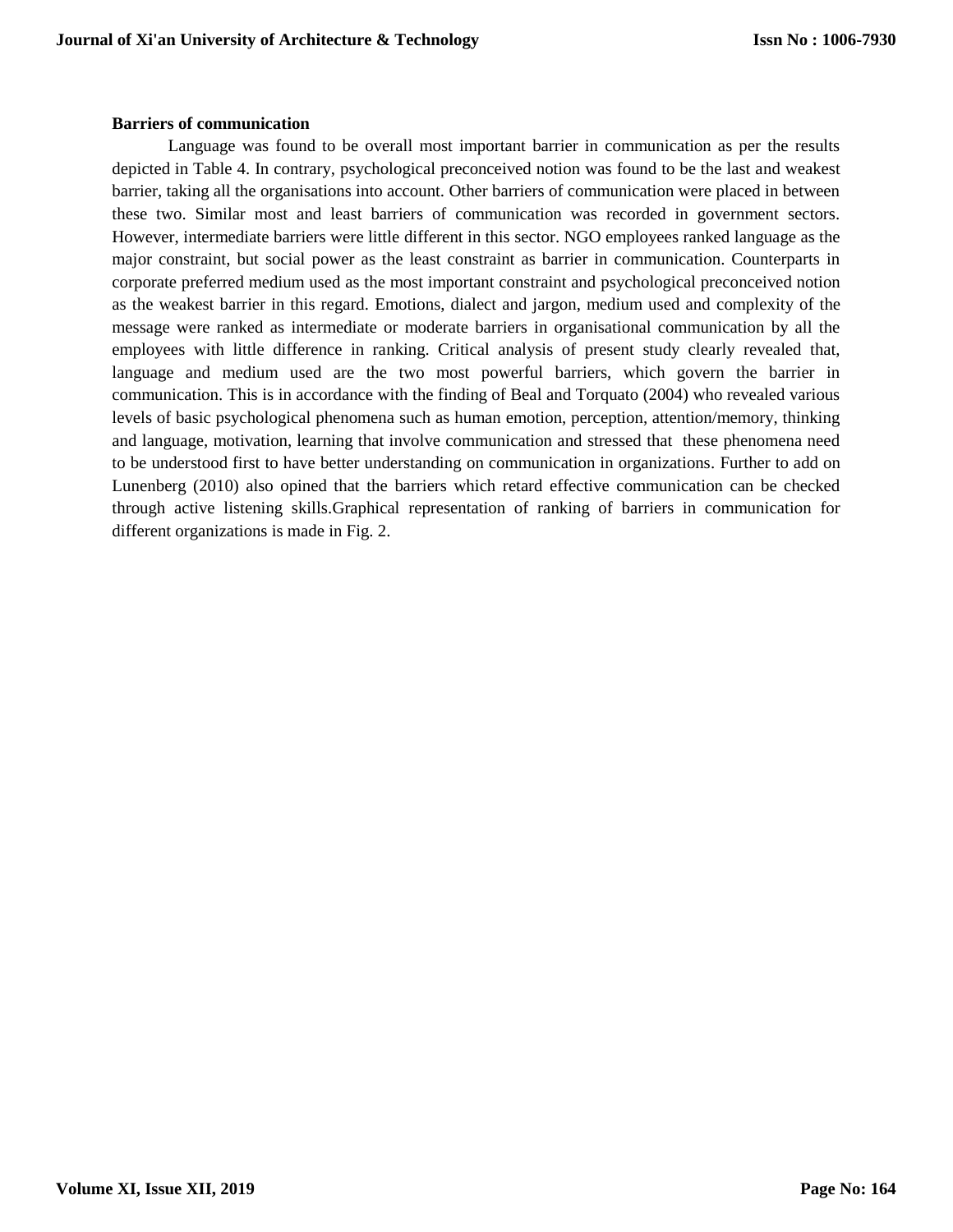| Sl.No.         | <b>Mode of</b><br>communication |    | $\boldsymbol{2}$ | 3  | 4  | 5  | 6           | $\overline{ }$ | <b>Total</b><br><b>Score</b> | No.of<br><b>Respondents</b> | <b>Mean</b> | <b>Overall</b><br>Rank | <b>GOVT</b>    | <b>NGO</b>     | Corporate     |
|----------------|---------------------------------|----|------------------|----|----|----|-------------|----------------|------------------------------|-----------------------------|-------------|------------------------|----------------|----------------|---------------|
| $\perp$        | Meeting / $GD$                  | 15 | 18               | 25 | 10 | 12 | 14          | 18             | 5641                         | 112                         | 50.3661     | 4                      | 4              | 3              | 4             |
| 2              | Written circular                | 24 | 17               | 15 | 14 | 16 | 16          | 10             | 5975                         | 112                         | 53.3482     | 3                      |                | 4              | 3             |
| 3              | Telephone                       | 26 | 14               | 12 | 18 | 16 | 18          | 8              | 5988                         | 112                         | 53.4643     | 2                      | 3              |                | $\mathcal{L}$ |
| $\overline{4}$ | Fax                             | 12 | 14               | 16 | 17 | 13 | 15          | 25             | 5203                         | 112                         | 46.4554     | $\tau$                 | 6              | 6              |               |
| 5              | Email                           | 32 | 22               | 18 | 16 | 12 | $\mathbf Q$ | 3              | 6647                         | 112                         | 59.3482     |                        | $\overline{2}$ | $\overline{2}$ |               |
| 6              | Video<br>Conferencing           | 12 | 14               | 18 | 24 | 12 | 18          | 14             | 5496                         | 112                         | 49.0714     | 6                      | 7              | $\mathcal{L}$  | 6             |
| 7              | Individual<br>feedback          | 12 | 14               | 15 | 18 | 12 | 16          | 25             | 5188                         | 112                         | 46.3214     | 5                      | 5              | 5              |               |

Table 3. Ranking of different modes of communication in different organizations



Fig 1. Ranking of different modes of communication in different organizations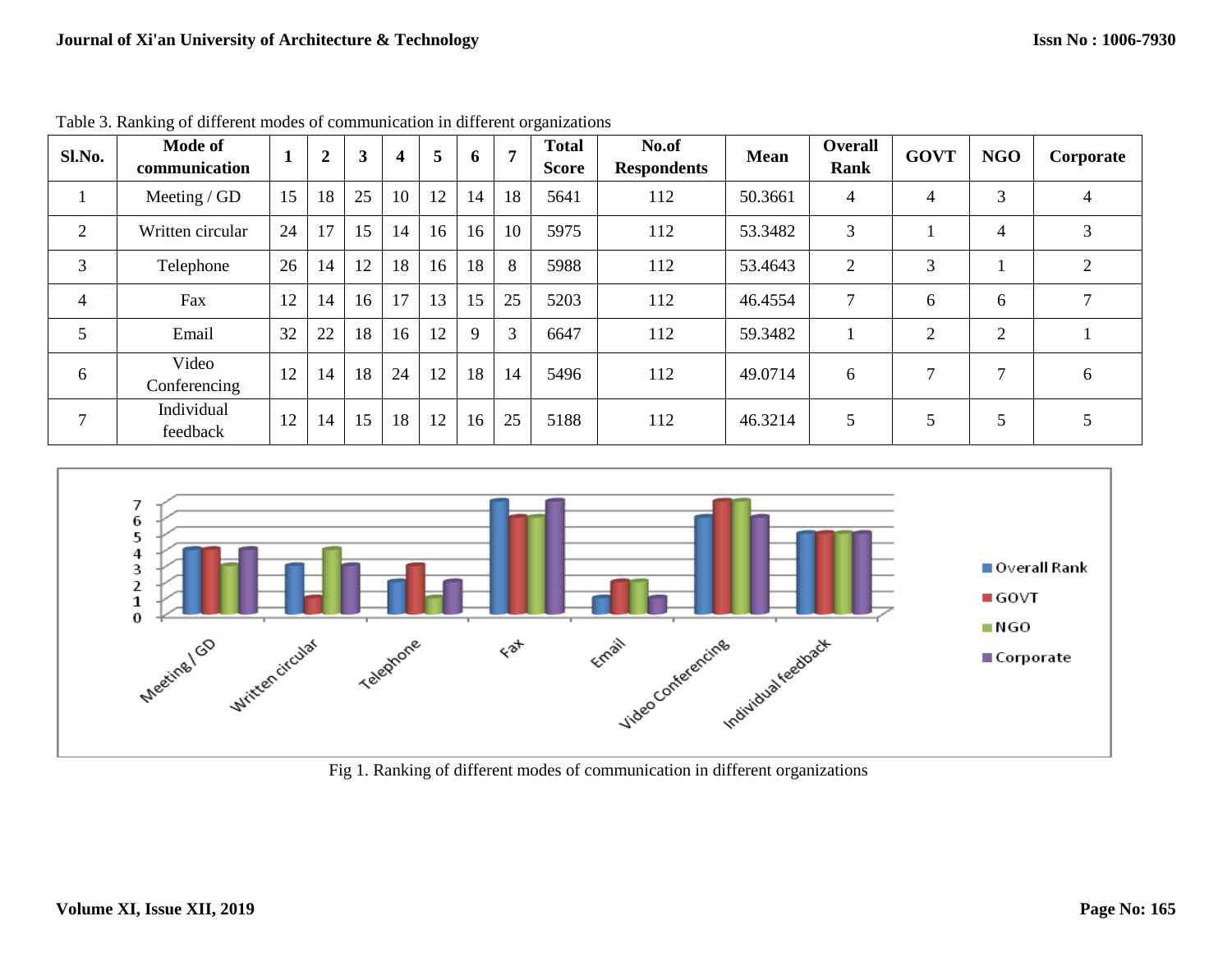| Sl.No.                   | <b>Barriers of</b><br>communication   |    | $\overline{2}$ | 3  | $\boldsymbol{4}$ | 5  | $\mathbf b$ | $\mathbf{r}$ | <b>Total</b><br><b>Score</b> | No.of<br><b>Respondents</b> | <b>Mean</b> | Rank           | GOV            | <b>NGO</b> | Corporate |
|--------------------------|---------------------------------------|----|----------------|----|------------------|----|-------------|--------------|------------------------------|-----------------------------|-------------|----------------|----------------|------------|-----------|
|                          | Language                              | 31 | 22             | 18 | 16               | 13 | 9           | 3            | 6611                         | 112                         | 59.0268     |                |                |            | ◠         |
| $\overline{2}$           | Emotions                              | 28 | 14             | 12 | 16               | 14 | 18          | 10           | 6002                         | 112                         | 53.5893     | $\overline{2}$ | 3              | C          | 3         |
| 3                        | Dialect and Jargon                    | 15 | 17             | 26 | 10               | 12 | 14          | 18           | 5632                         | 112                         | 50.2857     | 3              | $\overline{2}$ | 3          | 4         |
| $\overline{\mathcal{A}}$ | Medium used                           | 12 | 15             | 16 | 25               | 12 | 18          | 14           | 5498                         | 112                         | 49.0893     | 4              | 6              | 5          |           |
| 5                        | Complexity of the<br>message          | 14 | 15             | 15 | 16               | 12 | 18          | 22           | 5315                         | 112                         | 47.4554     | 6              | $\overline{4}$ | 4          |           |
| 6                        | Psychological,<br>preconceived notion | 13 | 14             | 15 | 18               | 14 | 17          | 21           | 5300                         | 112                         | 47.3214     | 7              | 7              | 6          |           |
| $\mathcal{L}$            | <b>Social Power</b>                   | 14 | 16             | 17 | 17               | 13 | 15          | 20           | 5443                         | 112                         | 48.5982     | 5              | 5              | ⇁          | 6         |

Table 4. Ranking of barriers of communication in different organizations



Fig. 2. Ranking of barriers of communication in different organizations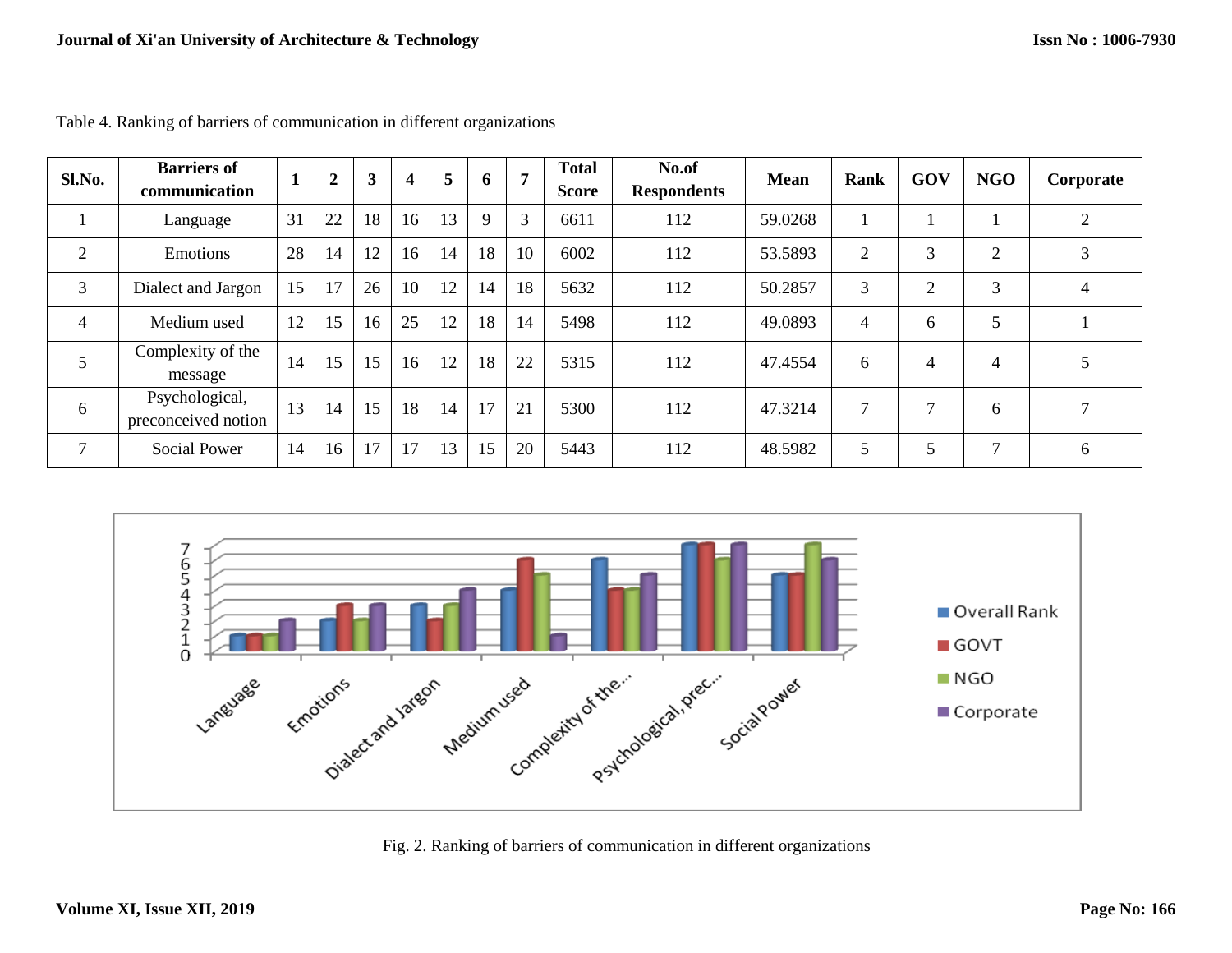#### **Suggestion towards better communication**

Taking all types of organisations into account, positive attitude emerged as the most important suggestion towards achieving better organisational communication in the present study, followed by effective team management; open to change and share personal opinions and support and cooperation among employees (Table 5). Equivalent suggestions of corporate employees were recorded in the present study. Effective team management, support and cooperation among employees were given more weightage by employees of NGOs and government sector, respectively. Similarly the least importance was marked as open to change and share personal opinions by both government and non-government employees towards achieving better organizational communication. This is in accordance with the finding of Siburian (2013) who explained that the commitment and willingness to remain for long time in the part of an employee depend on the effectiveness of interpersonal communication, organizational culture, job satisfaction and achievement motivation. Manzoor (2010) also stated that recognition and empowerment play an important part in enhancing employee motivation towards organizational assignments. Further appreciation and recognition of employees stimulates them towards working with more energy and dedication to the organization (Kalimullah.etal,2010). Graphical representation of suggestion towards better communication in different organizations is made in Fig. 3. The trend in preference of mode of communication indicated that, working environment must have played a vital role in deciding preference for suggesting towards improvement of organisational communication. Indirectly the preferred suggestion may be taken as prevailing lacunae in respective organisations. Thus, corporate sectors lack optimum positive attitude among employees, may be due to career competition among them. Similarly team management ranked high among NGO employees, which demands for strong and effective leadership in achieving better organisational communication. However, government employees suggested support and cooperation among employees as the most important intervention towards developing better communication, which may be attributed to non cooperation among employees and prevalence of bossism in government institutions.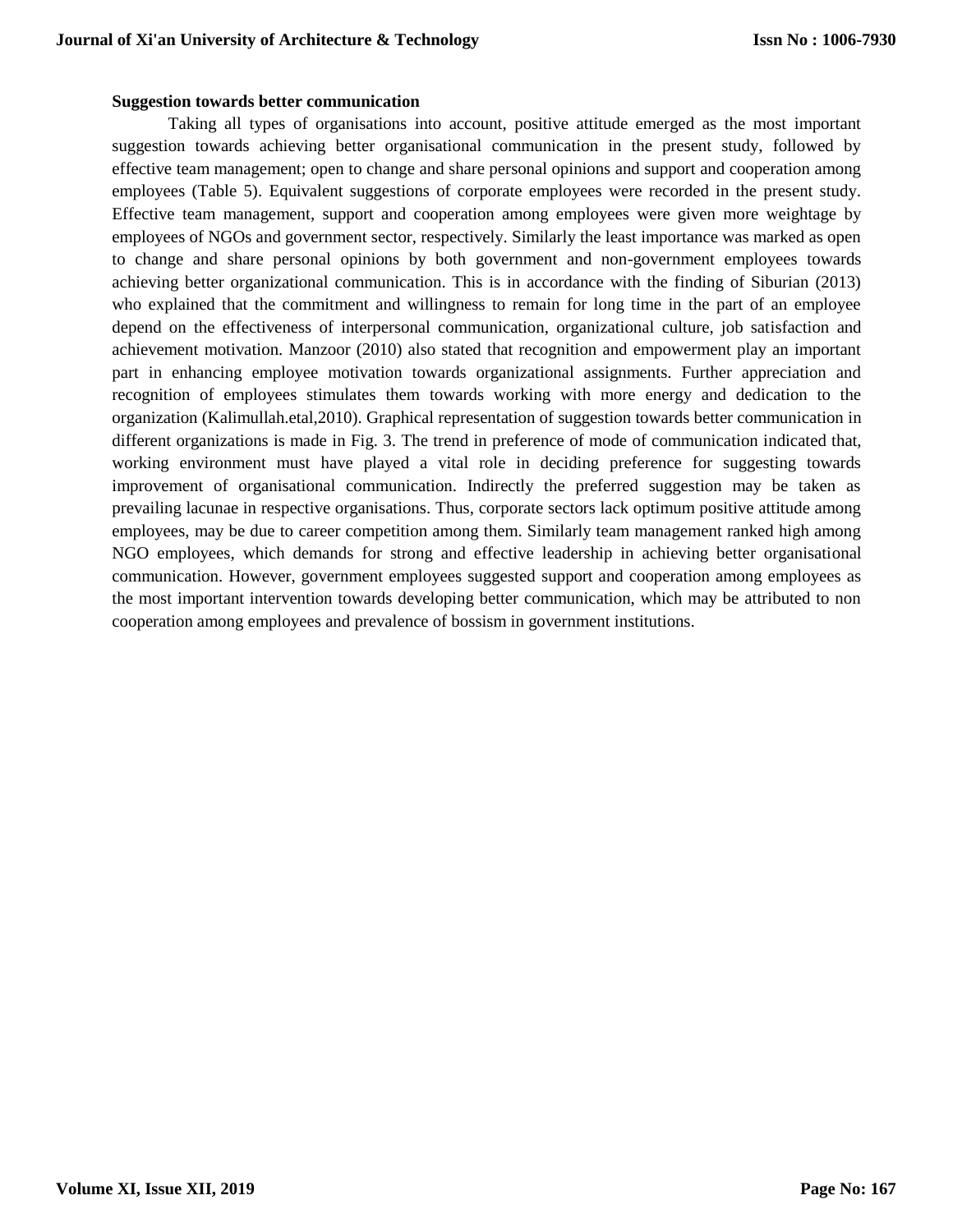| Sl.No. | <b>Suggestions</b>                            |    | n<br>◢ | 3  | $\overline{4}$ | <b>Total</b><br><b>Score</b> | No.of<br><b>Respondents</b> | <b>Mean</b> | Rank           | <b>GOVT</b> | <b>NGO</b> | Corporate |
|--------|-----------------------------------------------|----|--------|----|----------------|------------------------------|-----------------------------|-------------|----------------|-------------|------------|-----------|
|        | support and cooperation<br>among employees    | 35 | 32     | 30 | 15             | 6071                         | 112                         | 54.2054     | 4              |             | 3          |           |
|        | Open to change and share<br>personal opinions | 43 | 40     | 15 | 14             | 6417                         | 112                         | 57.2946     | 3              | 4           | 4          |           |
|        | <b>Effective Team</b><br>Management           | 45 | 40     | 17 | 10             | 6543                         | 112                         | 58.4197     | $\overline{2}$ | 3           |            |           |
| 4      | Positive Attitude                             | 50 | 40     | 12 | 10             | 6688                         | 112                         | 59.7143     |                | ◠           | ⌒          |           |

Table 5. Ranking of employees' suggestions towards better organizational communication



Fig. 3. Ranking of employees' suggestions towards better organizational communication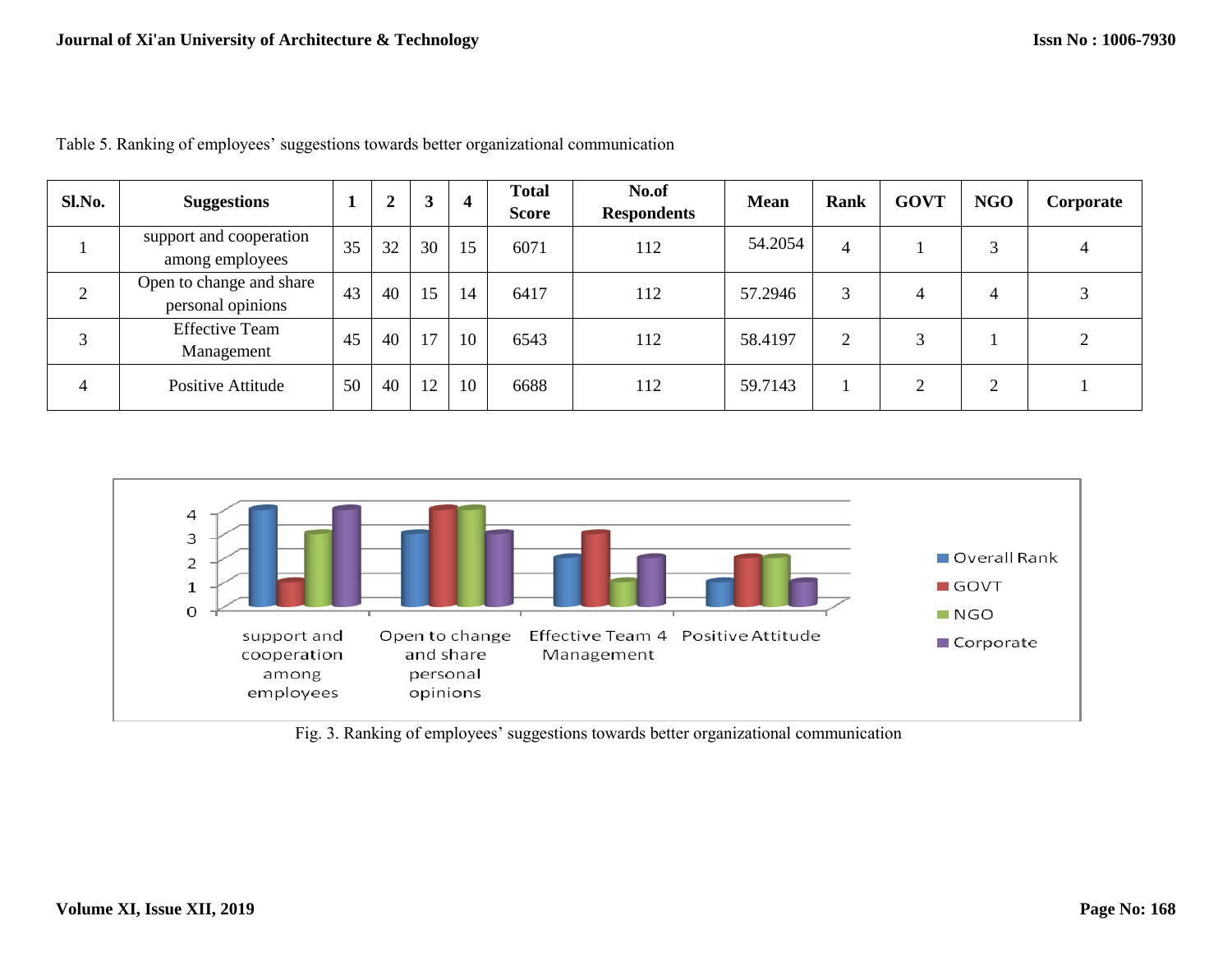### **CONCLUSION**

The trend in preference of mode of communication indicated that, infrastructure must have played a vital role in deciding the preference of organisational communication. E-mail was found to be the overall most preferred mode of communication and fax was the least one. Language and medium used are the two most powerful barriers, which govern the barrier in communication. Positive attitude emerged as the most important suggestion towards achieving better organisational communication. Positive attitude in corporate sector, team management in non-government organisations and support and cooperation among employees in government institutions were found to be key and most important intervention factors towards enhancing respective organisational communication.

#### **Acknowledgement**

The authors are thankful to the organizations under study and the respondents for their cooperation in recording data.

#### **REFERENCE**

- 1. Brun, J. P. (2010). Missing pieces: 7 ways to improve employee well-being and organizational effectiveness. New York, NY: Palgrave Macmillan.
- 2. Beal, A. (2004). Gestão estratégica da informação: como transformar a informação e a tecnologia da informação em factores de crescimento e de alto desempenho nas organizações. São Paulo: Atlas.
- 3. Garret, H.E. and Woodworth R.S. (1969). Statisticsin Psychology and Education. Vakils, Feffer and Simons Pvt. Ltd., Bombay. p-329.
- 4. Iedema R & Wodak R (1999). Introduction: Organizational discourses and practices. *Discourse and Society*, 10:5–19.
- 5. Keyton, J. (2011). Communication and organizational culture: A key to understanding work experience. Thousand Oaks, CA: Sage
- 6. Kalimullah.etal,2010 Kalimullah A.R.,YaghoubiN.M.,Moloudi J.,European Journal of Economics,Finance and Administrative Sciences 24(2010)165-171
- 7. Lutgen-Sandvik, P. (2010). Destructive organizational communication: Processes, consequences, and constructive ways of organizing. New York, NY: Routledge.
- 8. Lunenburg,F.C(2010). Communication: The Process, Barriers, And Improving Effectiveness. Schooling Volume 1, Number1, 2010. www.nationalforum.com/Electronic Journal Volumes.
- 9. Manzoor,Q.A(2010). Impact of Employees Motivation on Organizational Effectiveness. European Journal of Business and Management www.iiste.org ISSN 2222-1905 (Paper) ISSN 2222- 2839(Online)Vol.3,No.3[.http://iiste.org/Journals/index.php/EJBM/article/viewFile/265/150](http://iiste.org/Journals/index.php/EJBM/article/viewFile/265/150)
- 10.Summers, D. C. (2010). Quality management: Creating and sustaining organizational effectiveness. Upper Saddle River, NJ: Prentice Hall.